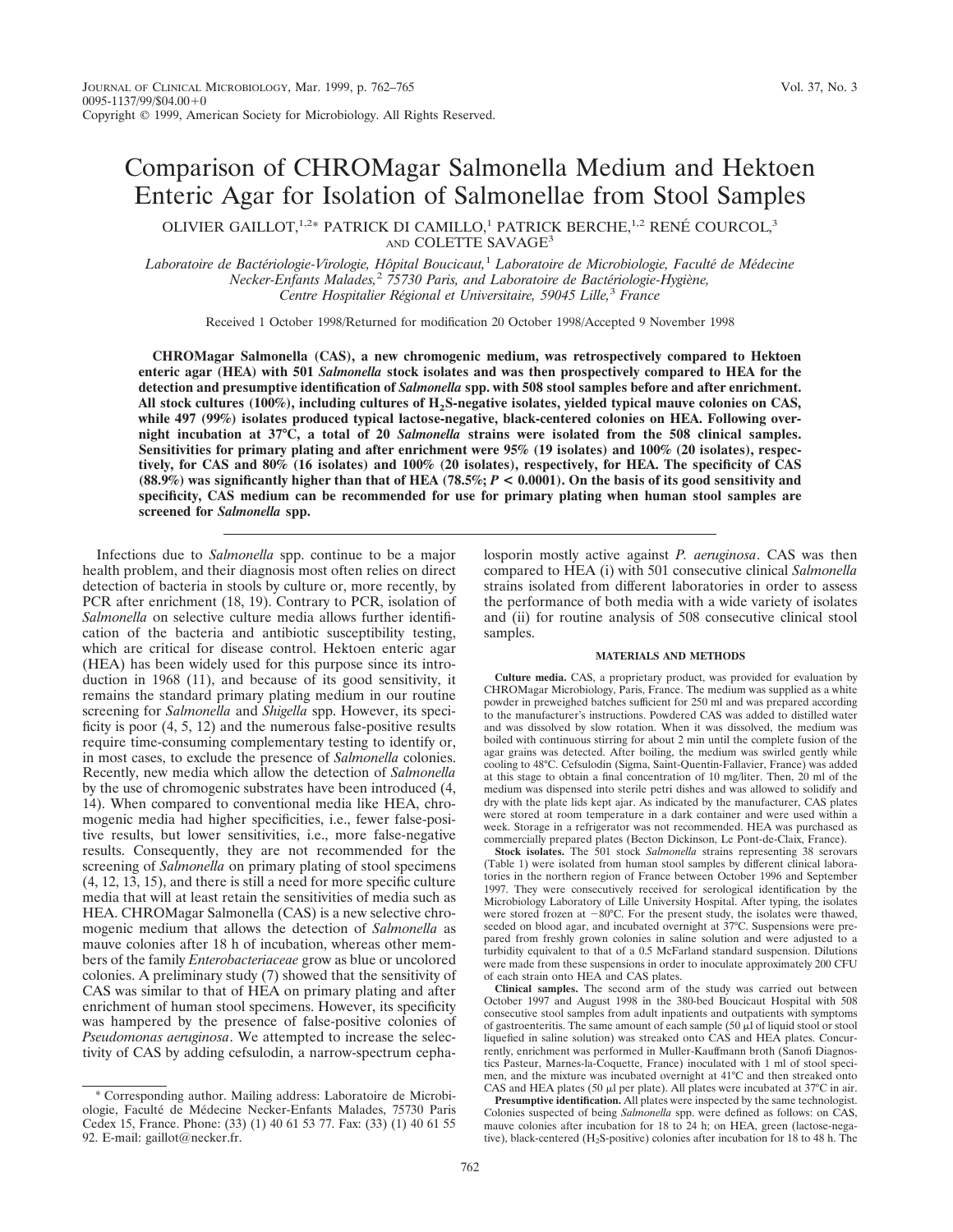

FIG. 1. Colonies plated out from saline suspensions of *Salmonella* serovar Enteritidis (A) and *Candida albicans* (B). *C. albicans* colonies are tiny and convex. CAS plates were incubated for 24 h at 37°C. Magnification,  $\times$ 2.

green colonies on HEA plates (lactose and H2S negative) were identified as part of our routine search for *Shigella* spp., but they were not included as suspect *Salmonella* colonies in the evaluation of the specificity of the medium.

**Confirmatory tests and final identification.** A maximum of 10 suspect colonies from each positive agar plate were selected for complete identification. Bacterial colonies were identified with the API 20E and/or API 32GN systems (bio-Mérieux, Marcy l'Etoile, France). The oxidase test was performed with oxidase disks (Sanofi Diagnostics Pasteur) according to the manufacturer's instructions. *Salmonella* serovars were determined after overnight culture on Kligler's iron agar (Sanofi Diagnostics Pasteur) by agglutination with anti-O and anti-H antisera (Sanofi Diagnostics Pasteur) by following the Kauffmann-White scheme (10). Any questionable identifications were confirmed by the Centre National de Référence des Salmonella et Shigella (Institut Pasteur, Paris, France). Yeast colonies were identified by a germ tube test in rabbit serum (bioMérieux) and with the Auxacolor system (Sanofi Diagnostics Pasteur).

**Statistical analysis.** The differences in the sensitivities and specificities of the two media were evaluated by the Yates-corrected  $\chi^2$  test.

### **RESULTS**

At first, we evaluated the colonial appearance of 501 *Salmonella* stock isolates on both media. All of them (100%) produced typical mauve colonies on CAS after 18 h of incubation (Fig. 1A). On HEA, 496 isolates (99%) yielded typical green, black-centered colonies after 24 to 36 h of incubation; the remaining 5 isolates belonged to serovars Heidelberg  $(n = 3)$ , Typhi  $(n = 1)$ , and Virchow  $(n = 1)$  and grew as green, H2S-negative colonies. For each isolate, the colony counts performed on both media were similar (data not shown).

We next evaluated the performance of the two media in a routine laboratory. A total of 20 salmonellae were isolated on at least one medium from the 508 fresh stool samples. The distribution of serovars is indicated in Table 1. On primary plating, 19 and 16 isolates were detected on CAS and HEA, respectively. At this step, the strain that was missed on CAS was also missed on HEA. After enrichment, all isolates grew on both media. The sensitivities of CAS and HEA were not significantly different on primary plating (95 and 80%, respectively;  $P \ge 0.05$ ) and were identical (100%) after enrichment (Table 2). The 20 isolates were lactose negative and  $H_2S$  positive and yielded typical mauve colonies on CAS (Fig. 1A). Biochemical identification of all the isolates was satisfactorily performed with colonies picked from CAS plates.

As shown in Table 3, the specificity of CAS on primary plating (88.9%) was significantly higher than that of HEA  $(78.5\%)$  ( $P < 0.0001$ ), with a total of 54 and 105 false-positive strains isolated on CAS and HEA, respectively. They consisted of *Candida albicans* ( $n = 30$ ), *P. aeruginosa* ( $n = 23$ ), and *Aeromonas hydrophila* (*n* 5 1) on CAS and *Proteus mirabilis* (*n* 5 88), *Citrobacter freundii* (*n* 5 14), *Escherichia coli* (*n* 5 2), and *Shewanella* (previously *Alteromonas*) *putrefaciens*  $(n = 1)$ on HEA. After enrichment, the specificities increased to 96.7 and 88.7% for CAS and HEA, respectively  $(P < 0.0001)$ . At this step, false-positive results were obtained for *C. albicans*  $(n = 2)$  and *P. aeruginosa*  $(n = 16)$  on CAS and *P. mirabilis*  $(n = 45)$  and *C. freundii*  $(n = 10)$  on HEA. It is noteworthy that no swarming of *Proteus* colonies was observed on either medium. *C. albicans* was the only yeast species that grew as mauve colonies on CAS. Other species including *Candida glabrata*, *Candida krusei*, and *Candida parapsilosis* were identified during the study and grew on CAS as tiny colorless colonies after a minimum of 48 h. The pinpoint and convex morphologies of the colonies of *C. albicans* on CAS allowed instant differentiation from other suspect colonies (Fig. 1B). The fungal nature of these colonies could be rapidly confirmed by microscopic examination of a wet preparation (magnification,  $\times$ 400), showed which budding yeast cells instead of bacteria. Other false-positive organisms on CAS (*P. aeruginosa* and *A. hydrophila*) were macroscopically indistinguishable from the salmonella colonies (data not shown) but differed by a positive oxidase reaction and by their polar flagella. All 23 *P. aeruginosa* isolates that grew on CAS were resistant to cefsulodin and ticarcillin. A majority of them  $(n = 18)$  were isolated from patients undergoing prolonged hospitalization in intensive care units and were also resistant to aminoglycosides and/or to fluoroquinolones. The *A. hydrophila* strain was isolated in pure culture on both media and was resistant to cefsulodin (MIC, 32  $\mu$ g/ml). All false-positive colonies on HEA were subcultured on CAS, and none of them grew as mauve colonies. Con-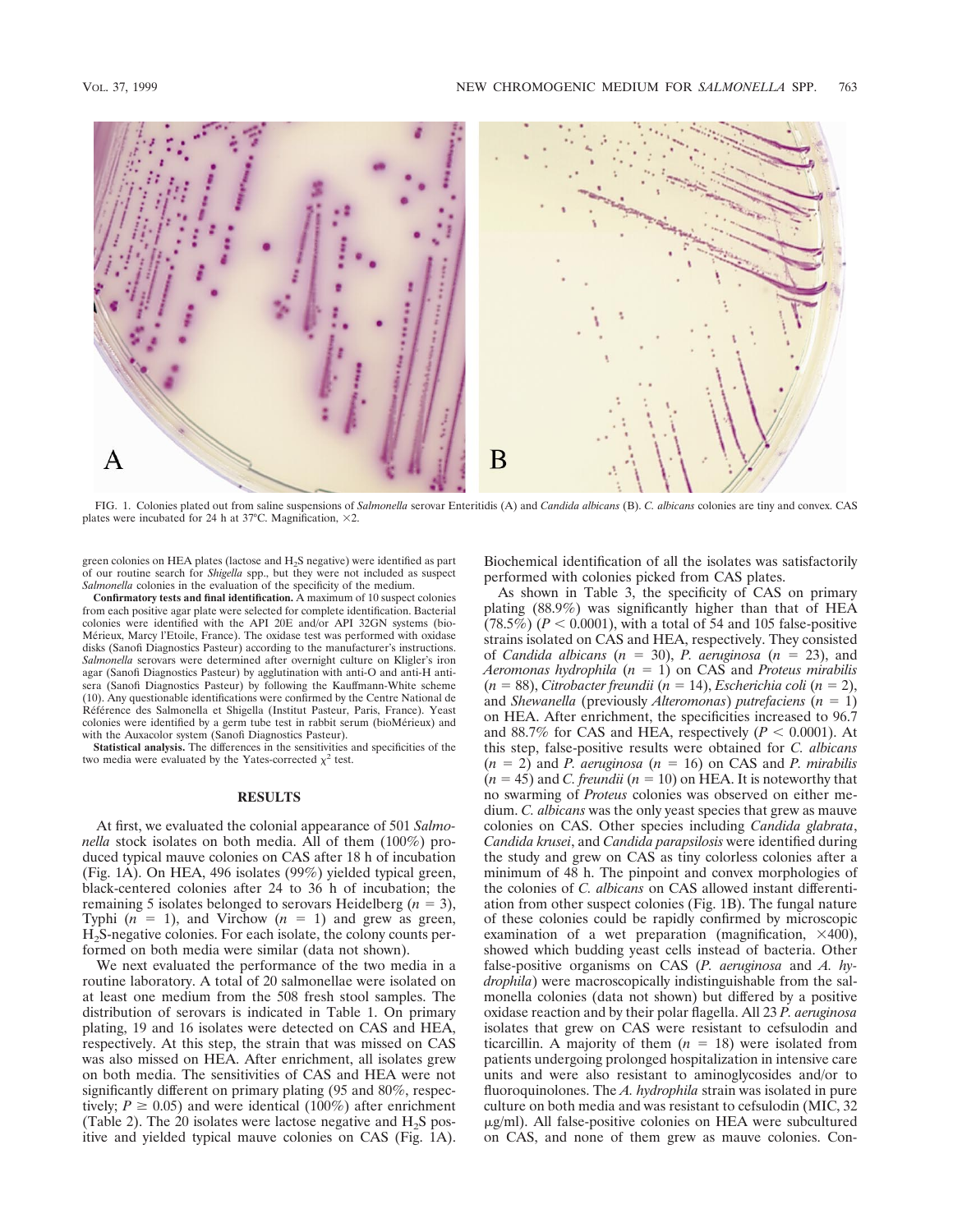| Serogroup      | Serovar          | No. of isolates tested |       |
|----------------|------------------|------------------------|-------|
|                |                  | Stock                  | Fresh |
| А              | Paratyphi A      | 1                      |       |
| B              | Typhimurium      | 197                    | 7     |
|                | Derby            | 5                      |       |
|                | Brandenburg      | 4                      |       |
|                | Heidelberg       | $\overline{4}$         |       |
|                | Indiana          | 3                      | 1     |
|                | Saint-Paul       | 3                      |       |
|                | Paratyphi B      | $\overline{c}$         |       |
|                | Agona            | 1                      |       |
|                | Bredeney         | $\overline{1}$         |       |
| C1             | Virchow          | 10                     | 2     |
|                | Infantis         | 6                      | 1     |
|                | Montevideo       | 5                      |       |
|                | Braenderup       | $\overline{c}$         |       |
|                | Isangi           | $\overline{2}$         |       |
|                | Livingstone      | $\overline{1}$         |       |
|                | Mbandaka         | 1                      |       |
|                | Othmarschen      | 1                      |       |
|                | Orianenburg      | 1                      |       |
| C <sub>2</sub> | Hadar            | 23                     | 2     |
|                | Goldcoast        | 4                      |       |
|                | Bovismorbificans | 3                      |       |
|                | Blockley         | $\overline{1}$         |       |
|                | Gatuni           | 1                      |       |
|                | Litchfield       | 1                      |       |
|                | Muenchen         | $\overline{1}$         |       |
|                | Newport          | 1                      |       |
| C <sub>3</sub> | Emek             | $\overline{c}$         |       |
|                | Kentucky         | 1                      |       |
| D              | Enteritidis      | 202                    | 7     |
|                | Panama           | 2                      |       |
|                | Typhi            | 1                      |       |
| E              | Anatum           | $\overline{c}$         |       |
|                | Senftenberg      | $\overline{c}$         |       |
|                | Give             | 1                      |       |
|                | Munster          | 1                      |       |
|                | Oxford           | 1                      |       |
|                | Uganda           | $\overline{1}$         |       |

TABLE 1. Distribution of *S. enterica* serovars among stock isolates and fresh stool isolates*<sup>a</sup>*

*<sup>a</sup>* A total of 501 stock isolates and 20 fresh stool isolates were tested.

versely, none of the false positive colonies on CAS yielded green, black-centered colonies on HEA.

## **DISCUSSION**

The first stage of this study was performed with stock cultures and demonstrated the ability of CAS and HEA to grow a variety of clinical *Salmonella* strains of human origin. However, five H2S-negative isolates were misidentified on HEA. Conversely, all isolates tested yielded typical positive (mauve) colonies on CAS, including serovars Typhi and Paratyphi A previously reported as being undetectable on *Salmonella*-specific media such as novobiocin-brilliant green-glycerol-lactose agar (5, 13, 15), modified semisolid Rappaport-Vassiliadis agar (1, 16), or Rambach agar (5, 8, 15). The identical outputs of the cultures on both media demonstrated the absence of an inhibitory effect of CAS on the growth of *Salmonella* compared to

| TABLE 2. Recovery of <i>Salmonella</i> spp. from 508 stool specimens |  |
|----------------------------------------------------------------------|--|
| before and after enrichment in Muller-Kauffmann broth <sup>a</sup>   |  |

| Medium (step)          | No. of<br>true-positive<br>isolates | No. of<br>false-negative<br>isolates | Sensitivity<br>$(\%)$ |
|------------------------|-------------------------------------|--------------------------------------|-----------------------|
| CAS (primary plating)  | 19                                  |                                      | 95                    |
| HEA (primary plating)  | 16                                  |                                      | 80                    |
| CAS (after enrichment) | 20                                  | O                                    | 100                   |
| HEA (after enrichment) | 20                                  |                                      | 100                   |

<sup>*a*</sup> A total of 20 isolates were recovered on at least one medium (sensitivity, 100%).

the effect of HEA. In addition to these results, CAS and HEA were then compared in a routine analysis of clinical stool specimens.

The number of *Salmonella* strains isolated from the 508 consecutive stool samples was relatively low (positivity rate, 3.9%) compared to the numbers isolated in similar studies that reported positivity rates ranging from 5.4 to 8.8% (4, 15). This could be explained by the fact that a significant proportion of samples originated from patients who had been hospitalized for a long time; such patients are less likely to carry *Salmonella* than patients with gastroenteritis in the community, as reported previously  $(6)$ . The difference in the sensitivities between HEA and CAS observed on primary plating (Table 1) may have resulted from a better separation of colonies on CAS, whereas many colonies on HEA tended to be confluent. This was particularly noticeable when the number of positive colonies was small compared to the competing growth of other coliforms. Good separation added to the easy distinction of mauve from blue or uncolored colonies (Fig. 2) and was of considerable help for the further identification of suspect colonies. However, the sensitivities after enrichment in Muller-Kauffmann broth were identical for both media. When compared to our previous results (7), the addition of cefsulodin to the composition of CAS had no apparent effect on the sensitivity of the medium.

In this study, CAS was shown to be more specific than HEA, despite the presence of false-positives colonies of *P. aeruginosa*, *A. hydrophila*, and *C. albicans*. However, the proportion of *P. aeruginosa* isolates which accounted for more than 70% of the false-positive colonies on CAS in our preliminary study (7) fell to less than 45% after the addition of cefsulodin to the medium. False-positive colonies on HEA included various H2S-producing members of the family *Enterobacteriaceae* and the less frequently isolated species *S. putrefaciens*. These organisms can be routinely differentiated from *Salmonella* spp. by combinations of various techniques that require at least 4 to 6 h of incubation (for examples, see references 2, 3, 9, and 17). In comparison, the presence of colonies of *P. aeruginosa* or *A. hydrophila* on CAS can be ruled out in a few minutes by the oxidase test.

TABLE 3. Specificities of the two media on primary plating

| Medium     | No. of true-negative | No. of false-positive | Specificity |
|------------|----------------------|-----------------------|-------------|
|            | results              | results               | $(\%)^a$    |
| CAS        | 434                  | 54 <sup>b</sup>       | 88.9        |
| <b>HEA</b> | 383                  | 105c                  | 78.5        |

*<sup>a</sup>* (Number of true-negative results on the medium/number of negative sam-

ples)  $\times$  100.<br>
<sup>b</sup> C. albicans, n = 30; P. aeruginosa, n = 23; A. hydrophila, n = 1.<br>
<sup>c</sup> P. mirabilis, n = 88; C. freundii, n = 14; E. coli, n = 2; S. putrefaciens, n = 1.